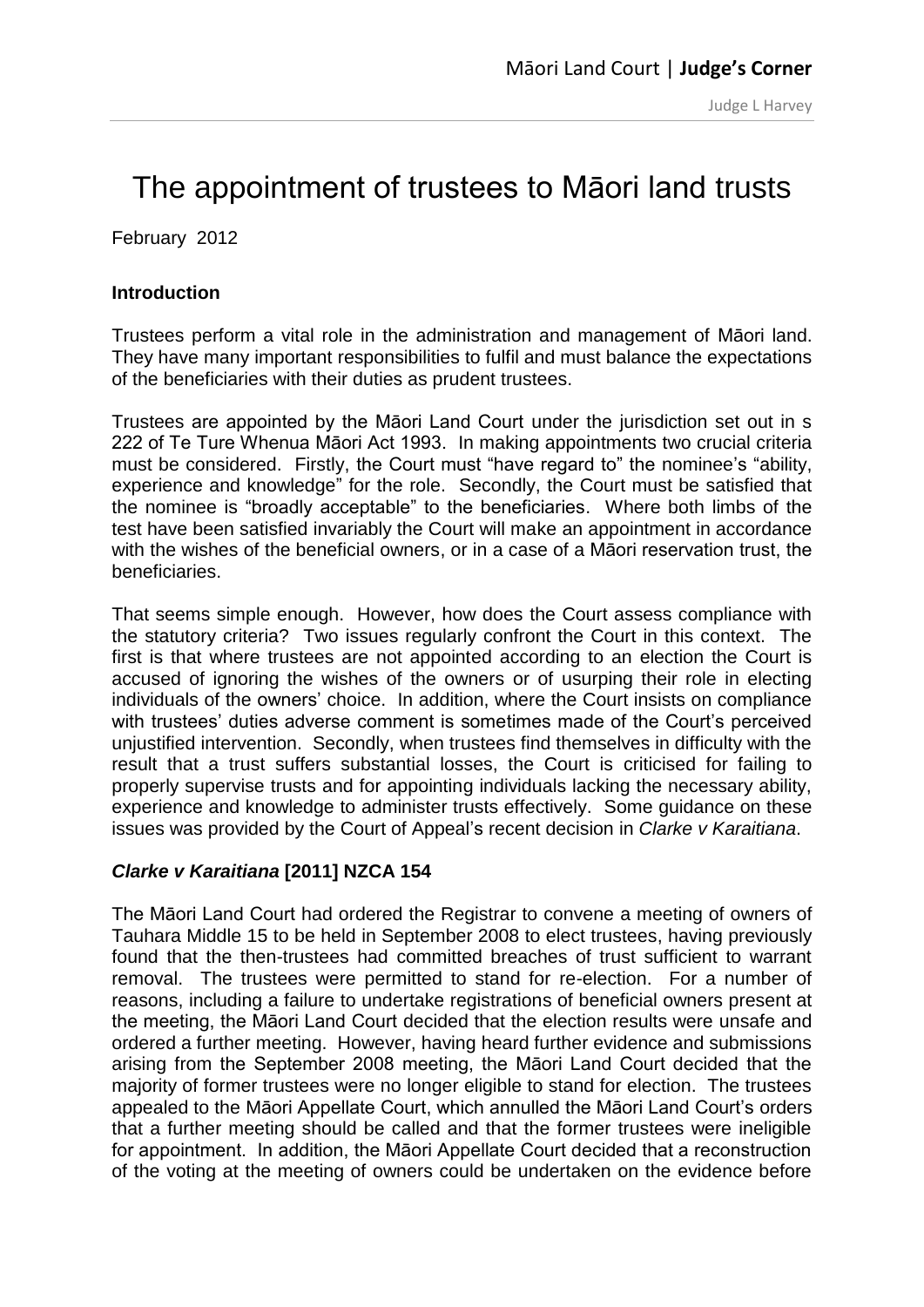the Court. That Court then ordered the Māori Land Court to conduct a hearing to appoint replacement trustees. The trustees then appealed to the Court of Appeal. That Court agreed with the Māori Land Court and ordered a further meeting of owners but endorsed the Māori Appellate Court's decision that all of the trustees were eligible for reappointment. An election was then held in October 2011 and the owners voted to replace all of the existing trustees. New trustees were finally appointed in November 2011.

The Court of Appeal underscored the importance of s 222. On the discretion to appoint trustees, that Court stated that ordinarily the Māori Land Court would give substantial weight to the views of the owners. In summary, key points that emerge from this decision in the context of appointment of trustees are:

- (a) the Court is not bound to appoint the highest polling candidates arising out of an election but ordinarily would give substantial weight to the views of the owners as demonstrated by an election;
- (b) a nominee with strong support from the owners may be unsuitable through a lack of ability, experience and knowledge or for other reasons. For example, conflicts of interest might be relevant or the need to obtain a suitable spread of skills amongst the trustees;
- (c) if the Court is not minded to appoint the leading candidates through an election it must still be satisfied that the requirements of s 222(2)(b) are met;
- (d) the discretion to appoint is not broad and unfettered. The Court may take into account such other matters as it thinks fit but the exercise of its discretion will be guided by s 222(2); and
- (e) the importance ordinarily attaching to the views of the owners highlights the need to design meeting procedures that are likely to secure the widest possible input from the owners.

#### **The ability, experience and knowledge of nominees for appointment**

How then is the Court to assess a candidate's ability, experience and knowledge? Should prospective trustees be required to show evidence of competency in basic accounting to ensure minimum levels of financial literacy? One means of exploring a candidate's ability to comply with s 222 is to require nominees to submit resumes with their application and for the Court to then pose questions to candidates for appointment that might include their knowledge of accounts and financial reporting, the trust order and general trust law principles, farming, forestry, tourism, geothermal power, property investment, equities and communications. Knowledge of the history and tikanga associated with the land will also be a relevant consideration. Much will depend on the nature of the trust's business and the ability, experience and knowledge of nominees in areas relevant to the trust's activities. As the Court of Appeal has indicated, a suitable spread of skills amongst trustees may be desirable and thus a relevant consideration for the Court. Another point that the Court may consider in the context of experience is a nominee's former or current role as a trustee and the extent to which that has been successful or otherwise. Where a trustee has been involved in difficult situations on other trusts, whether or not a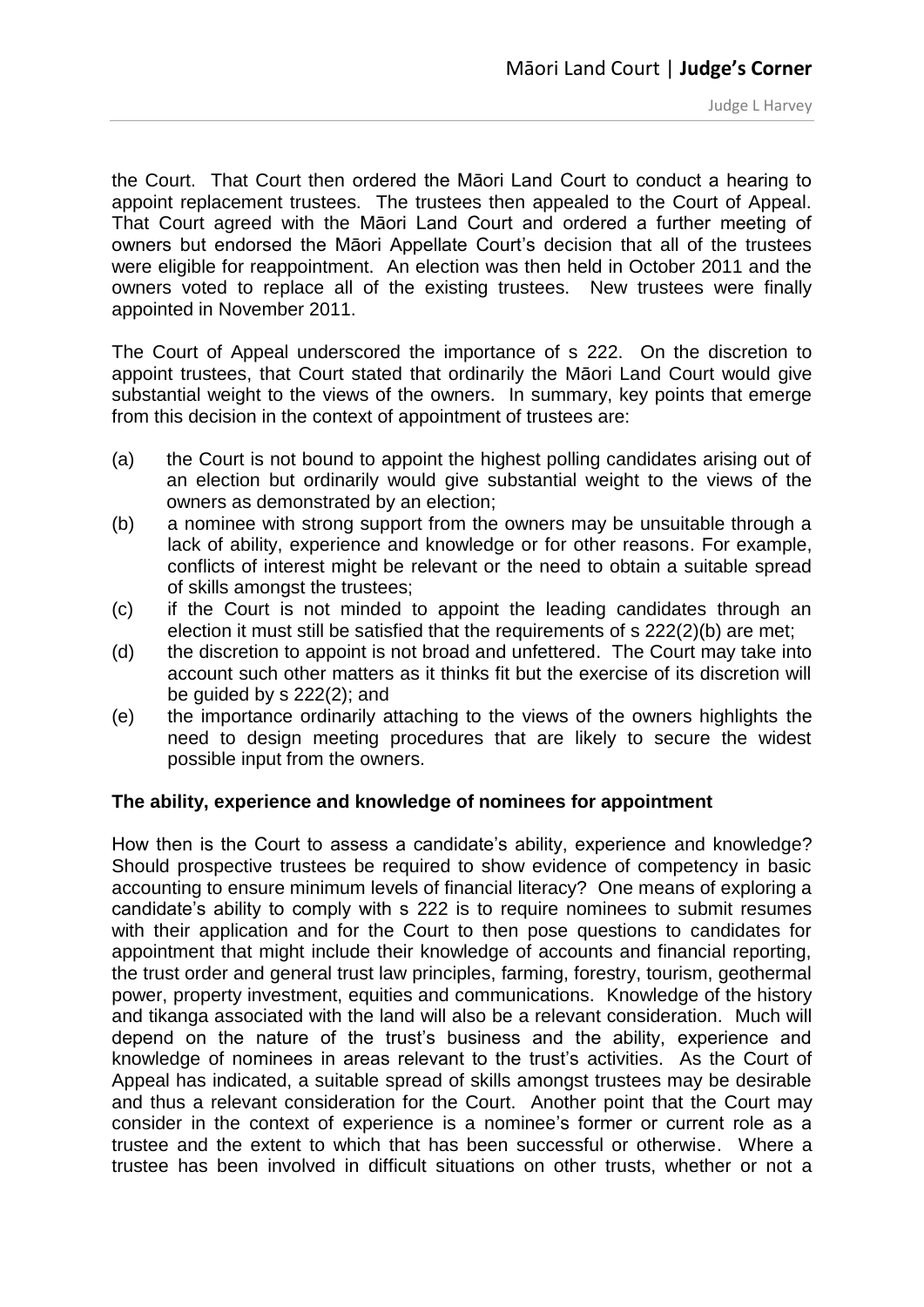satisfactory explanation has been provided may also be a necessary point to review. If a trustee has been removed by the Court for cause under s 240 of the Act, should that be a relevant consideration when assessing a candidate's suitability for appointment?

#### **The broad acceptability of nominees to the beneficiaries**

The second limb of the test is equally important. How does the Court assess whether a candidate is "broadly acceptable" to the beneficiaries? Should the Court be guided by the results of an election conducted at a meeting of owners? Is one meeting enough or should there be several, in different locations, if the trust either has a large number of owners or significant assets (or both) and there are large population centres of owners in different localities? Should an election be held on the basis of the results of a meeting or a series of meetings or by postal ballot, and should any ballot also be available online as is the case with ratification of Treaty settlements? For larger, more sophisticated trusts with the necessary resources and infrastructure the conducting of a postal ballot or even online voting is not unprecedented nor without merit. Indeed, the Court of Appeal suggests that given the importance of the views of the owners on the question of whom to appoint, procedures should be devised that draw in the widest possible ownership participation. An obvious corollary to that proposition is, subject to the available resources and infrastructure of the trust to cater for such procedures. For example, one ahu whenua trust has over 8,000 beneficial owners for an area of land less than 200 hectares with income of less than \$10,000.00 per annum. For that trust a postal ballot, let alone online voting, would be quite impractical. Conversely, another ahu whenua trust with assets in excess of \$10 million and income exceeding \$300,000.00 has less than 20 owners, and all of their addresses are known by the responsible trustee so an in person, telephone or postal ballot is a simple process.

#### **Notice for meetings of owners**

A common complaint from owners is that they were not aware of the meeting being held, so the question arises as to what constitutes sufficient notice. Is notification in national and local newspapers sufficient? What other modes of communication are available that trustees could reasonably expect to include as part of the notification process? How prescriptive do trust orders need to be to impose minimum standards of notice for the calling of a trust's meetings for the purpose of holding an election? Once again, some of the larger, more sophisticated trusts have included in their trust orders reference to the specific newspapers that are to be used for notice purposes and the frequency with which the notice must run as well as reference to iwi radio and tribal newspapers for example. The rise of social media networking and internet use has also created an expectation and an opportunity for notice to a wider audience to become more commonplace. As the number of owners of trusts expands and the asset bases increase, so too will the demands for more comprehensive and sophisticated means of notice to encourage the widest possible participation in the election of individuals to the important role of trustee.